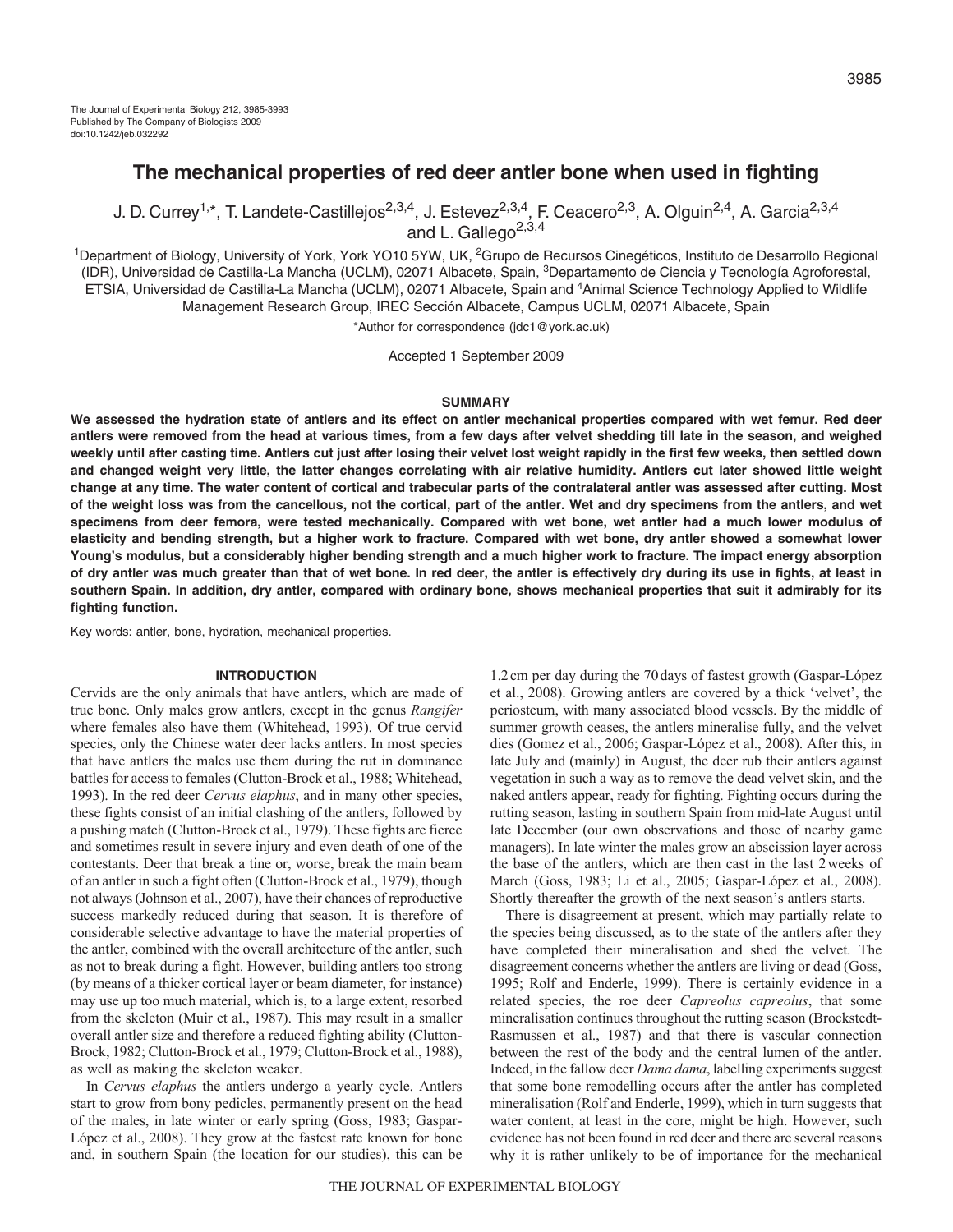properties of red deer antler: (i) antlers from adult red deer males are much larger than those of fallow or roe deer and the large size of the antlers will result in the slow-moving water or plasma taking longer to reach the drying parts of the antler; (ii) the onset of the rut in our region of Spain takes place at a mean maximum temperature of 32.1°C and a mean relative humidity (RH) of 50.8% (mean of minimum RH values 20.8%; see http://crea.uclm.es/ ~siar/webphp/med\_per.php) and such a high temperature is likely to make the cortex, and indeed the whole antler, dry out quickly; (iii) antler is a compact bone tube filled with cancellous bone, and it is the wall of the tube, the cortical layer, which is most important for mechanical properties (Currey, 2002; Davison et al., 2006) this layer is exposed to the air and subjected to ambient weather conditions. Therefore it seems unlikely that the bone in the cortex has significantly more water in it than would be determined by the RH of the air.

Because of its importance for the hunting industry there is an enormous amount of literature about the growth of antlers, the developmental anomalies that can occur, the effects of fracture in one year on the growth of the antlers in the next, the effects of hormones on antler growth, and so on (e.g. Lincoln, 1992; Kierdorf et al., 2007; Price and Allen, 2004). However, little is known about the mechanical properties of the antler when it is used for fighting. We (Currey, 1979a; Zioupos and Currey, 1994) and others (Blob and Snelgrove, 2006) tested the mechanics of antler bone when it was wet, because there were no definitive accounts of how wet it is when it is used in fights. Because all other bones are wet in life, being inside the body, it seemed reasonable to test antler material in the same state as that of all other bones. Dry bone has different mechanical properties from wet bone. It has a somewhat higher stiffness (modulus of elasticity), but undergoes much less post-yield strain (Evans and Lebow, 1951). As a result, in general it absorbs less energy before it fractures. High energy absorption is good in fights that involve the initial clashing of opposing weapons, although the stiffness needs to be reasonably high for the ensuing pushing match.

The aims of this paper concern two interrelated questions. First, to assess how wet an antler is, particularly the cortical layer which is mechanically the most important, when it is being used in fighting. Second, to assess what difference the state of hydration of the antler make to its mechanical properties. Thus, this paper consists of two parts. In the first part we attempt to determine the state of hydration of the antlers during the rut, comparing the amount of water in antler cut at various times during the season and measuring the rate of water loss during the weeks following the cut. We also distinguish water loss from the cortex and water loss from the trabecular medulla. In the second part of the paper we compare the mechanical properties of antlers in the state of hydration found in life with those of other tissues, namely totally wet antler and wet bone. During preparation of this paper, the work by Chen and colleagues (Chen

et al., 2009) was published. Apart from being concerned with some matters we do not consider, their work deals with some of the points we cover in the second part of the paper. Chen and colleagues (Chen et al., 2009) obtained results that are in some ways similar to ours, but with less difference between wet and dry antler. We compare our results in the Discussion.

## **MATERIALS AND METHODS Animals and handling**

The experimental animals were *Cervus elaphus hispanicus* Hilzheimer. The first group of antlers was obtained from 18 animals born and kept in outdoor captivity for research purposes at the Experimental Farm of Universidad de Castilla-La Mancha in Albacete, southeastern Spain (UTM 1 km×1 km coordinates: 30S WJ91, 690m altitude). They were the offspring of either hinds born in the wild (brought in in 1996) or first generation hinds born on the farm. Animals were kept from birth in a 10,000 m<sup>2</sup> open door enclosure on an irrigated pasture including tall fescue (*Festuca arundinacea*, 50%), cocksfoot (*Dactylis glomerata*, 30%), lucerne (*Medicago sativa*, 15%) and white clover (*Trifolium repens*, 5%). Percentages are approximate seed proportions at planting. Deer were fed *ad libitum* with a diet based on suggestions by Brelurut et al. (Brelurut et al., 1990), using barley straw and meal from barley, alfalfa, oat and sugar beet containing 16% crude protein and 11% water. All animals were adapted to routine management and maintained in good health and body condition during the experiment. Handling procedures and sampling frequency were designed to reduce stress and health risks for the animals, according to European and Spanish law, and current guidelines for the ethical use of animals in research (ASAB, 2008). Mean age  $(\pm s.d.)$  was 5.0 $\pm 1.4$  years, and the range was from 3 to 7 years. On our farm, antlers are ordinarily cut off about 1cm above the burr for safety reasons. Deer were anaesthetised during antler removal. The cutting took place twice, on 14th August (just after velvet shedding) and 30th August 2007 (Table1). Left antler beams were kept whole and the cut surface immediately sealed with epoxy paint, and were weighed repeatedly to assess the rate of water loss through the walls of the antler. The right beams were cut open and two sections were taken from each beam to measure water content and create samples for bone mechanical testing as explained below. Seven pairs of antlers were cut on 14th August and used for all procedures, and two additional left beams were weighed whole. Of the antlers cut on 30th August on the farm the nine left antlers were weighed whole, but only one right antler was used for assessing cortical/trabecular water content and mechanical properties, as well as another three right beams from free-ranging deer as explained below.

The second group of antlers was collected from eight animals shot at LM game estate (Abenojar, Ciudad Real, Spain; UTM 1km  $\times$  1 km coordinates: 30S UJ80, 730 m altitude). They came from adult individuals of unknown age but older than 3 years. Antlers

Table 1. Summary of how the various antlers were produced and used for assessment

| Origin          | Date     | Fate        | Left antlers<br>dried | Right antlers cort./trab.<br>weight loss | <b>Right antlers</b><br>mechanical tests | Left antlers<br>unused | <b>Right antlers</b><br>unused |
|-----------------|----------|-------------|-----------------------|------------------------------------------|------------------------------------------|------------------------|--------------------------------|
| University farm | 14 Aug.  | Antlers cut |                       |                                          |                                          |                        |                                |
| University farm | 30 Aug.  | Antlers cut |                       |                                          |                                          |                        |                                |
| LM estate       | 30 Aug.  | Shot        |                       |                                          | $3^*$                                    | c                      |                                |
| LM estate       | 20 Sept. | Shot        |                       |                                          |                                          |                        |                                |
| LM estate       | 4 Feb.   | Shot        |                       |                                          |                                          |                        |                                |

\*Site 3 not tested mechanically.

cort., cortical; trab., trabecular. For further explanation, see text.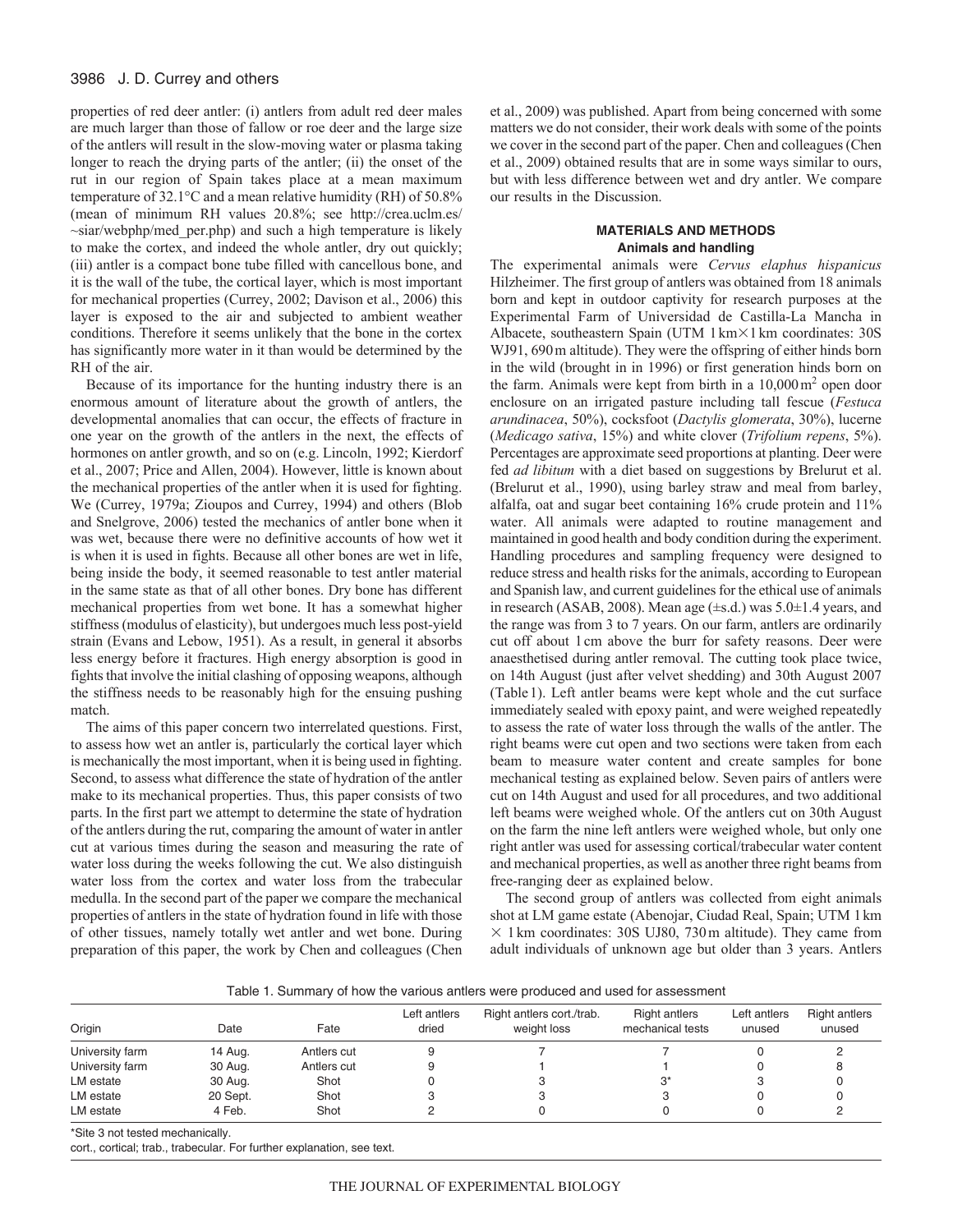were cut on the day animals were shot: three pairs of antlers were cut on 30th August, three on 20th September, and two on 4th February. In all cases they were sent within 24h to Albacete to be treated like the other antlers.

Antlers from the three deer shot on 30th August had cortical walls too thin for producing specimens for mechanical testing in the upper parts of the antler, although water content in the cortex/trabecular parts was assessed in this section. The weight loss of the left antlers was not measured. Antlers from deer shot on 20th September were used for all procedures explained below. Antlers from deer shot on 4th February were used only for assessing the water content of whole left antlers.

## **State of hydration experiments**

In this paper, we assume that all weight loss and gain is attributable to water loss and gain. This section consisted of three experiments. In the first, we cut and weighed 6cm antler sections from the right antler of a pair at two heights from the burr (just above the burr and below the crown in the main beam) and separated the cortical layer from the trabecular part. To avoid water loss caused by heating during sawing, we cut the sections with a chisel. In fact, this was the first time we had employed a chisel and it was somewhat surprising to find that in some cases blood oozed from the trabecular part (particularly in antlers cut just after velvet shedding), although in most others the cut surface was totally white and devoid of blood even at the early cutting date. We used a smaller wood-chisel to separate the cortical and trabecular parts. This experiment provided a value for the weight lost from the trabecular and cortical parts after drying. The specimens were dried in a warm oven (DigiHeat, Barcelona, Spain) at 70°C for 72 h, and weighed again to determine the weight loss in the cortical and trabecular parts. The weighing machine was a Gram Precision ST-510 balance (Barcelona, Spain), capable of 0.001g precision when measuring weights of 0.5kg.

In the second experimental procedure we sealed the cut surface of the freshly cut left beam with epoxy paint. Then the antlers were put in a laboratory in Albacete at outdoor temperature and RH (although without exposing them to direct sunlight or to rain) and were weighed once a week. The weighing machine was a Scaltec 51 balance (Göttingen, Germany), capable of 0.01g precision when measuring weights of 4kg, the approximate weight of the antlers. Antlers were weighed weekly until the end of April the following year; that is, until the casting season in the wild had finished. After that the antlers were completely dried in a warm oven (DigiHeat) at 70°C for 96h to determine their real 'dry weight'.

In the third experiment, which was to test not how the antlers lost weight but how quickly the relatively small specimens for mechanical testing lost and gained weight, the 25 antler specimens fractured in mechanical testing (length >40mm, width 4.5mm, depth 2.5mm; see 'Mechanical experiments') were immersed in Hanks' solution for 3days, taken out, weighed, and allowed to dry in the laboratory at room humidity and temperature. They were weighed, as they dried, every day for 10days.

The conclusion from the weight loss experiments (see 'Results') is that during the rutting season the antlers contain little more water than can be accounted for by assuming that the antlers are in equilibrium with the atmosphere. Therefore mechanical specimens that had been allowed to equilibrate with the atmosphere were probably as near to the natural state of hydration as it was possible to get. The next thing to determine was whether differences in the state of hydration made any difference to the mechanical properties.

#### **Mechanical experiments**

For the mechanical experiments specimens of bone and antler were either tested in quasi-static loading in bending, or they were tested in impact. Antler specimens were tested wet, after having been immersed in Hanks' buffered saline for 7days, or room-dry. Hanks' solution, which contains phosphate, was used to obviate the risk of small amounts of mineral leaching out of the bone. All femur samples were tested wet because all long bones are wet in life. No antler specimens were broken wet in impact, because previous observations by us had shown that it is hard to break wet antler in impact unless the shape of the specimen is radically changed. Anatomical provenance of specimens, testing mode and sample size are given in Table2.

For operational reasons it was not possible to use the femora of the males from which the antlers had been taken, so femora were collected from 12 red deer hinds kept on a natural diet on a 32Ha plot from the same private deer estate (LM). These were the wellfed control group from an experiment examining how feeding regime affects the skeleton of the hind. All hinds were 3years old and had been kept under the same conditions their whole life. No hind was allowed to become pregnant during the experiment [a process that might affect mineral mobilisation, as mammals suffer a considerable increase in bone Ca resorption to support lactation (Wysolmerski, 2002)]. The femora were dried for 4weeks outdoors (but out of any rain); after this period the femur was cut into three parts of similar length with a minidrill (Dremel Series 300; Illinois, USA). Two specimens of each femur (upper and middle parts of the shaft as shown in Fig.1) were extracted for three-point bending tests on wet specimens. Another specimen was extracted from the lower part of the femur shaft for impact testing. All the specimens were then polished in a Struers machine (Labopol 21, Ballerup, Denmark) until they had dimensions of 4.5mm width and 2.5mm depth with a minimum length of 45mm.

Antler specimens for mechanical testing in three-point bending tests were cut from the two sections mentioned in the previous experiment for assessing water content (Fig.1). Two bars of the same size as the femur specimens were prepared from each section for the bending tests; one was for testing room-dry, the other for

Table 2. Design for the experiment testing antler and femur bone specimens under two humidity conditions (wet or room-dry)

|        | Mechanical test          | Position                         | Hydration |    |
|--------|--------------------------|----------------------------------|-----------|----|
| Antler | Bending to fracture      | Burr or below crown              | Wet       | 25 |
| Antler | Bending to fracture      | Burr or below crown              | Room-dry  | 25 |
| Antler | Impact energy absorption | Mid-point between burr and crown | Room-dry  | 14 |
| Femur  | Bending to fracture      | Middle shaft                     | Wet       | 12 |
| Femur  | Bending to fracture      | Distal upper                     | Wet       | 12 |
| Femur  | Impact energy absorption | Distal lower                     | Wet       | 12 |

There are three sections of antler and of femur (burr or below the crown and the middle section of antler; distal upper/lower part and middle of femur), and two types of mechanical testing (quasi-static three-point bending or impact energy absorption). N refers to the number of test specimens.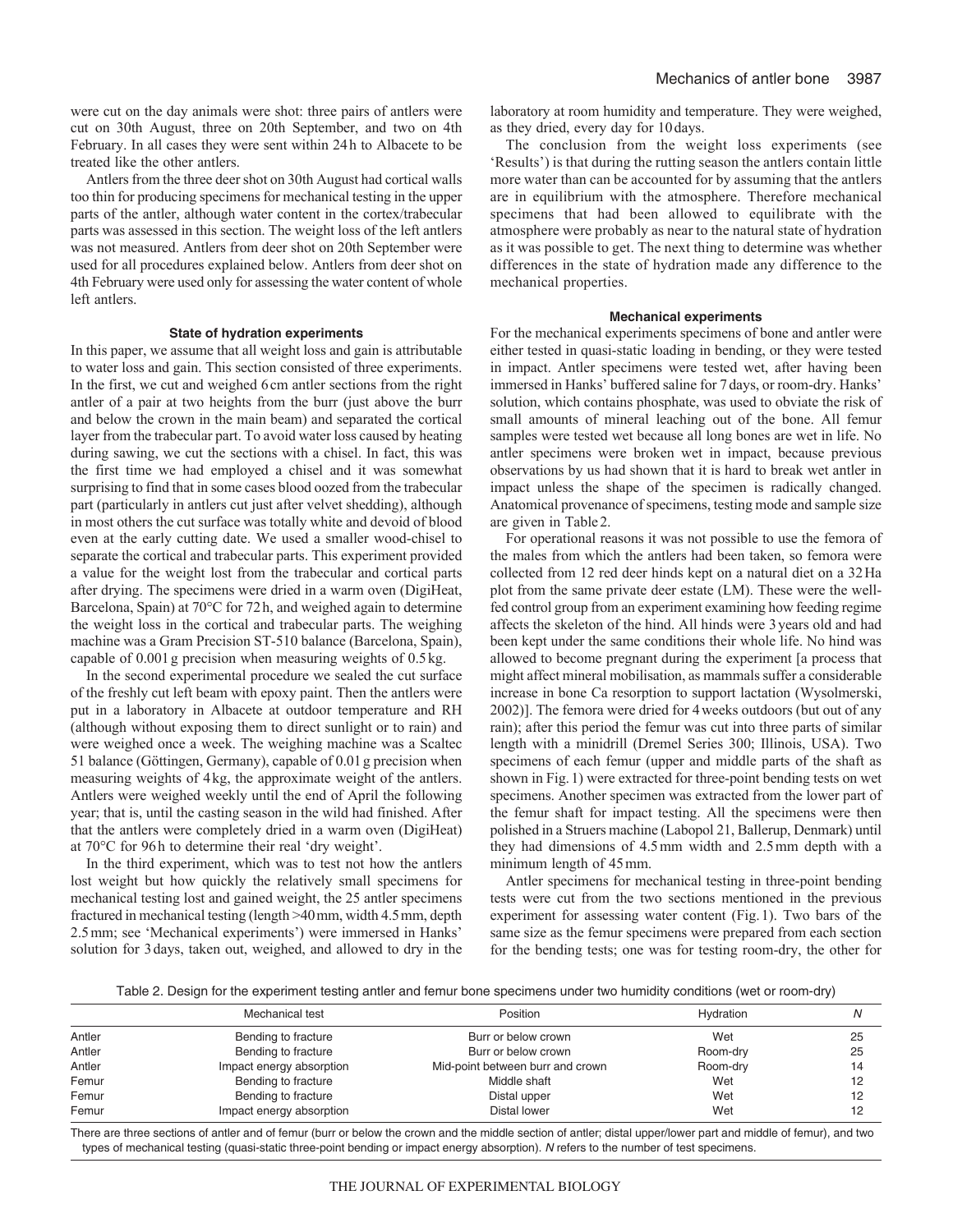

Fig. 1. Sampling positions in deer antler and femur for bars used for mechanical testing. Bars at positions 1 and 3 from antler, and 5 and 6 from femur were used in three-point bending tests. All antler specimens were weighed to enable assessment of their water content within 24 h of detaching the antler from the head of the animal. Bars from position 2 in antler and 4 in femur were tested in impact. Analyses to assess the effect of shaft region on Young's modulus of elasticity, bending strength and normalised work under the curve were carried out in positions 1 and 3 for antler, and 5 and 6 for femur.

testing wet. In addition a specimen for dry impact testing was obtained from a section of antler cut from the middle point between the previous two sections.

All wet specimens had been immersed in Hanks' phosphatebuffered solution for 7days before testing. The dry specimens had been room dried for 6months. All tests were carried out at room temperature. Antler specimens were tested as room-dry specimens because, as the results show further below, we found that during the period of active fighting, the antlers, particularly the outer parts, are little wetter than room-dry, and therefore these antler specimens could be considered to be tested in the condition they would be in in life.

For the quasi-static bending to fracture, specimens of both antler and bone, 4.5mm wide by 2.5mm deep, with a gauge length of 40mm, were tested in three-point bending, with the periosteal side in tension, in a Zwick 500N table model machine (Ulm, Germany). We did not allow for shear deflections because we did not know the shear modulus of our specimens. This ignores the deflection due to shear (Spatz et al., 1996). This, given a gauge length-todepth ratio of about 16, produced a slight underestimate, of about 10%, of Young's modulus *E* (manuscript in preparation).

Machine compliance was found to be negligible. The head speed was varied so that all specimens, whatever their Young's modulus, yielded in about 2 s (it was set to  $32 \text{ mm min}^{-1}$  for wet femur and dry antler, and  $112$  mm $min^{-1}$  for wet antler). The more brittle specimens broke more quickly after reaching yield than those specimens showing a larger post-yield deformation. The mechanical properties measured were Young's modulus of elasticity (*E*), bending strength (the maximum stress, calculated from beam theory, at the greatest load borne; *BS*), and the total work under the load–deformation curve up to the maximum load borne, divided by cross-sectional area (*W*). Total work normalised like this gives some idea of the toughness of the specimen in quasistatic loading.

The set-up produced no problems with two types of specimen (dry antler, wet bone) but the wet antler specimens deformed into a large bow, and sometimes a maximum load was not reached. The machine stopped automatically when the load decreased sharply. If a maximum load was not reached we considered, arbitrarily, that the specimen had fractured when it bent into a bow so sharp that it fell between the two outer supports. The curve was so nearly flat at this point that it was clear that the value of load thus obtained would be only very slightly less than what would have been found had the maximum load been reached.

We also tested impact energy absorption. The specimens were of the same cross-sectional size and shape as the quasi-static bending specimens. The impact testing method is described in Currey (Currey, 1979b). Essentially it consists of a pendulum falling and breaking an un-notched specimen. The loss of kinetic energy of the pendulum is then measured, and is considered to be the energy required to break the specimen. This energy is normalised by dividing by the cross-sectional area of the specimen. Since the specimens all had the same gauge length, this means that the relative energy absorption could also refer to volume.

After mechanical testing, quasi-static specimens were weighed for their room-dry weight and then heated in the warm oven to drive off the relatively easily lost water, as was done for the weight loss specimens, to produce dry weight. This was also done to make sure that the water content of the antler specimens for mechanical testing was similar to that measured in the cortical layer just after the antler was detached from the animal.

### **Statistical analysis**

General linear models (GLMs) examined differences in weight loss for whole antlers in the first weeks as shown in Table3, and also that between early and later cutting dates. General linear mixed models examined whether antler section (burr or below crown; the repeated measure) and date of cutting affected the amount of water in cortical or trabecular parts of the antler sections of the shaft (except two antlers cut in February which were included only in the weighing of whole left beams). Cutting date was classified as 1 (early) if cut on 14th August, 2 (start of rut) if cut on 30th August, and 3 (midrut) if cut on 20th September. Because GLMs only showed a difference between the first and the rest of the cutting dates, the final model in Results shows the coefficient only for early cutting *vs* rutting period.

For the mechanical experiments a first set of GLMs was investigated to assess whether antlers and femora showed different values for mechanical properties once the effect of hydration state had been removed. After establishing these differences, antler and femur samples were analysed independently for the remaining statistical tests. To assess the effect of region of the shaft in antler and femur, a repeated measure for general linear mixed models was carried out using antler or femur region as a factor in Young's modulus of elasticity *E*, bending strength *BS*, and work under the curve *W*. The regions tested in this case were the burr and below the crown of the beam for antlers, and mid-shaft or upper part for femora. Impact tests were conducted only on a section in the middle of the shaft for antlers, and in the bottom part of the femora, and thus it was not possible to test the effect of region for this variable. Finally, correlations were conducted to assess the three variables obtained in bending tests for each sample (*E*, *BS* and *W*). Again, impact energy could not be included in correlations because it was by necessity tested in other bone specimens.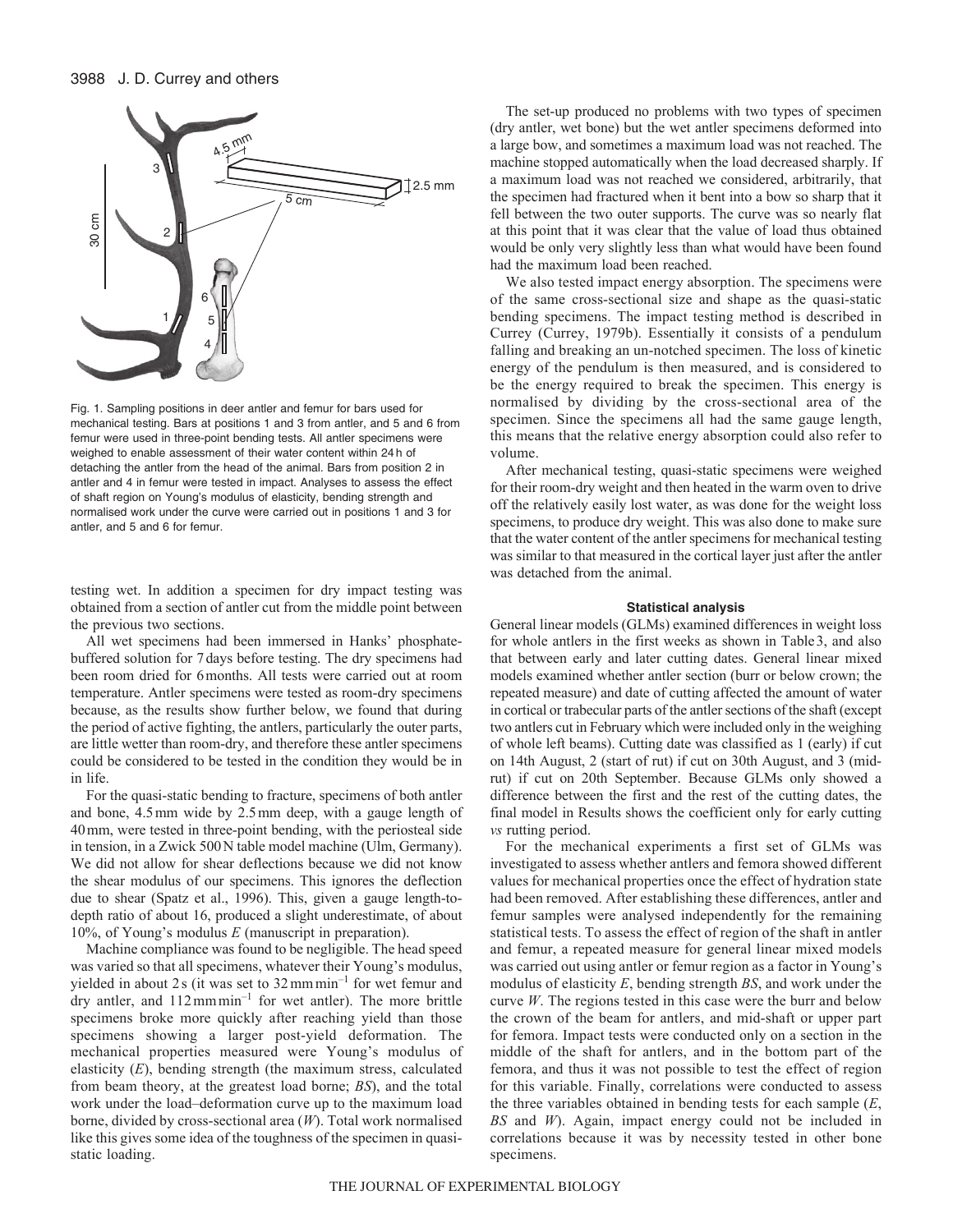Table 3. Change in weight and percentage of weight difference compared with completely dry state

|                                        |                | 2                | 3                | 4                |                  |
|----------------------------------------|----------------|------------------|------------------|------------------|------------------|
| Provenance                             | Farm           | Farm             | LM estate        | LM estate        |                  |
| Cutting date                           | 14 Aug.        | 30 Aug.          | 20 Sept.         | 4 Feb.           |                  |
| $N$ (antlers)                          | 9              | 9                | 3                | 2                |                  |
| Dry weight (g)                         | 2070±410       | 860±460          | 1030±380         | 690±220          |                  |
| Weight at cutting (g)                  | 2510±440       | $990+560$        | 1170±440         | $800+260$        |                  |
| Water content at cutting (%)           | $22.2 + 4.8^a$ | $15.5 \pm 4.0^b$ | $13.2 \pm 1.2^b$ | $15.5 \pm 1.9^b$ | $F=5.89, P<0.05$ |
| Weight after 4 weeks (g)               | 2300±150       | 980±180          | 1180±250         | $800+190$        |                  |
| Water content after 4 weeks (%)        | $11.5 \pm 1.1$ | $13.4 \pm 1.1$   | $13.4 \pm 0.4$   | $15.1 \pm 1.4$   | $F=1.14$ , n.s.  |
| Weight after casting season (g)        | $2320 \pm 150$ | 990±180          | 1180±250         | 790±190          |                  |
| Water content after casting season (%) | $12.5 + 1.1$   | $14.9 + 1.1$     | $14.1 \pm 0.4$   | $14.1 \pm 1.4$   | $F=1.00$ , n.s.  |

Mean (±s.d.) data for sets of whole antlers (left beam) cut on different dates (1-4) and the cut surface sealed. The antlers were left to open-air temperature and humidity under cover from rainfall and direct sunlight until the following April, after the usual casting date. Antlers were dried at the end of the experiment in an oven to assess final humidity. Most antlers in sets 1 and 3 (and some of those in set 2) also had their right beams used to assess water content in cortical and trabecular parts, and for mechanical testing. Antler cleaning or velvet shedding happens in the experimental farm around the 20th August (Gaspar-López et al., 2008).

Different superscript letters in a row show statistical significance with regard to the last set of antlers assessed in a general linearised model (GLM; F statistic and probability shown in last column). n.s., not significant.

## **RESULTS Weight loss from whole antlers**

Fig.2 shows the mean weight loss from four sets of whole left antlers compared with the weight the week before. The first set, cut off on 14th August, lost about 8% of their weight in the first 4weeks. The other three sets lost 1% or less in the first 4weeks, whenever that might be in the season. There was a greater water content at cutting for whole antlers cut on 14th August compared with the other sets (*F*=5.89, *P*<0.05; Table 3). These differences disappeared by 4 weeks after cutting  $(F=1.14, P>0.1;$  Table 3). After the first 4weeks all sets of antlers lost or gained up to at most 0.8% of their weight each week. Most interestingly, all sets gained or lost water simultaneously (Fig. 2), and weight gain correlated with the mean RH of the air for the last 3 or 7days (*R*–0.59 and *R*–0.56, *P*<0.001 for correlation of weight changes of 21 antlers and RH for 29weeks).



Fig. 2. (A) Mean weight change in two sets of antlers from the experimental farm group, differing in the date of cutting, compared with the weight the week before. Error bars on some values are s.e.m. Air relative humidity (RH) refers to the mean value for the 3 days prior to the weighing date. (B) Mean weight change in two sets of antlers from the LM game estate group, differing in the date of cutting, compared with the weight the week before. Error bars on some values are s.e.m. Air RH refers to the mean value for the 3 days prior to the weighing date.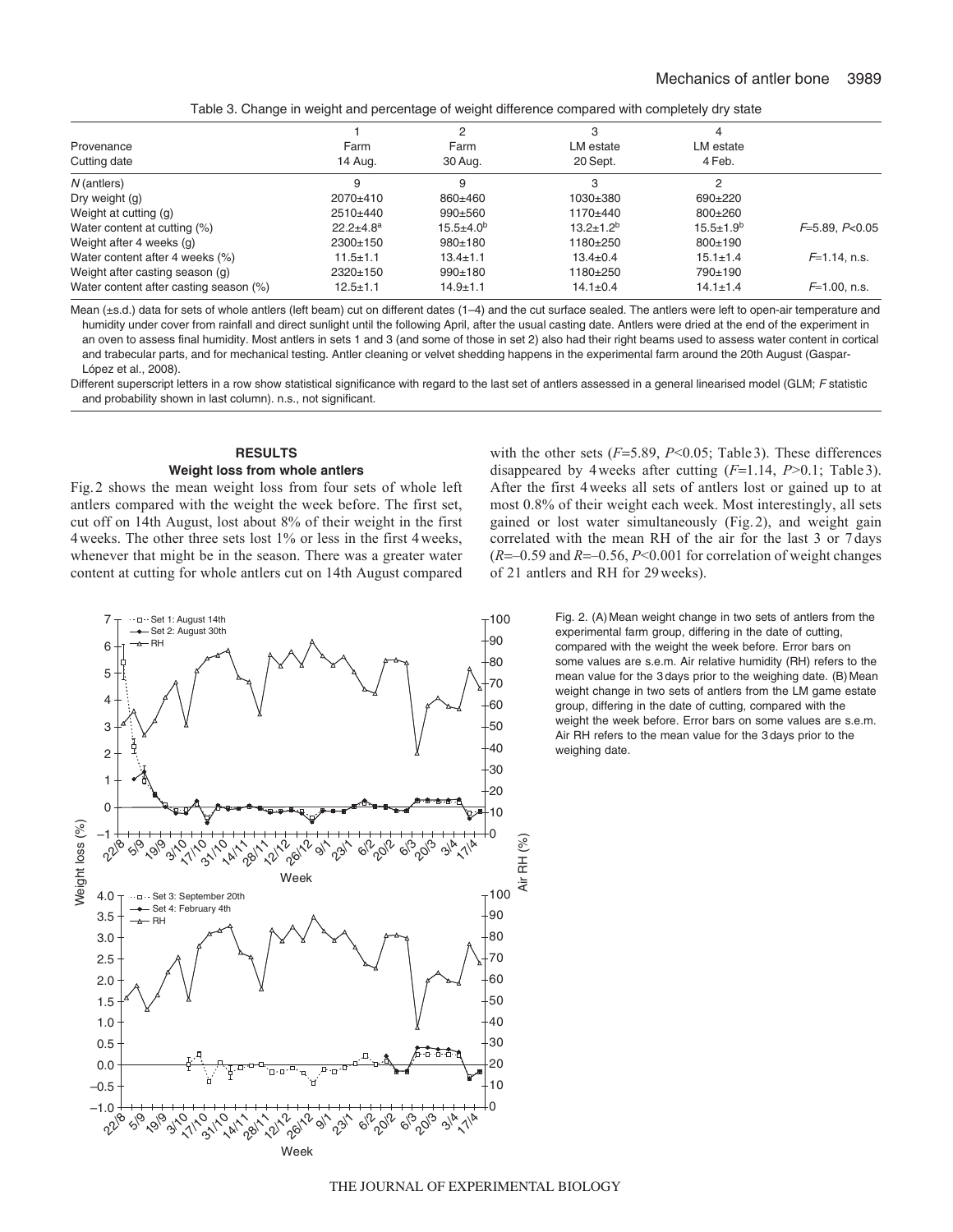## **Weight loss from sections of antlers**

The general linear mixed models showed no effect of antler section in terms of weight loss in either cortical or trabecular parts. Similarly, when cutting dates were classified into three groups (early cutting just after cleaning velvet, start of rut and mid-rut), only the antlers cut on 14th August (early cutting date) showed a significant difference from those cut on the other dates. The final model, pooling all the cutting dates except the early one, showed a greater amount of water content for the early cutting dates in both cortical and trabecular parts compared with antlers cut later during the rutting season. No effect of distance to skull (burr or below crown antler sections) was found, nor was the interaction between antler section and cutting date significant.

Weight loss using general linear mixed models was as follows: cortex: intercept 12.66±0.68%, early cutting date 2.91±0.97% mean±s.e.m., *P*=0.011; trabeculae: intercept 13.80±2.50%, early cutting date  $20.22 \pm 3.51\%$  mean $\pm$ s.e.m.,  $P=0.001$ .

This analysis shows, not surprisingly, a difference in water content between the earliest and later dates that is far greater in the trabecular part (20.2%) than in the cortical layer (2.9%).

#### **Weight loss from mechanical testing specimens**

The weight loss in 25 of the specimens used for quasi-static mechanical testing was similar, although somewhat lower than that measured immediately after removing the antlers from the deer's heads (mean±s.e.m. water loss of 10.53±0.26% of the 25 bars from days 2 to 10 inclusive). The specimens contained 24.96±0.43% of water after immersion in Hanks' solution, and the room-dry weight loss was achieved after one day. After the first day the specimens lost on average no more water, simply losing a little or gaining a little weight each day. These small changes over time were well correlated between the 25 specimens (data not shown), presumably being driven by changes in RH.

#### **Mechanical experiments**

GLMs showed that antlers and femora had highly significant differences in mechanical properties (Table4; difference between antler and femur for *E*, *BS* and *W*, respectively,  $F_{1,98}$ =857,  $F_{1,98}$ =274 and  $F_{1.98}$ =372, all  $P \le 0.001$ ). A similar GLM showed a clearly significant difference in impact energy between antler and femur (antler was only tested dry as it often does not break in impact when tested wet; Table4; difference between antler and femur for impact energy,  $F_{1,38}=146$ ,  $P \le 0.001$ ). Fig. 3 shows the load-deformation curves for the three-point quasi-static bending test for wet femur and wet and dry antler. These are not stress–strain curves of course, because stresses and strains vary throughout bending specimens. However, the specimens were very similar in size and shape, and for the same-sized specimens Young's modulus is proportional to the slope of the initial straight part of the curve, bending strength is proportional to the greatest load reached, and work to maximum load per unit cross-sectional area is proportional to the area under the curve. Fig.3 shows curves in which the slope and maximum



Fig. 3. Load–deformation curves in three-point bending test for wet femur, and wet and dry antler. Error bars represent s.d. Although the deflection is shown up to 4 mm, the wet antler curve remains very nearly flat up to 8 mm. This explains why wet antler has a large work to fracture (Table 4).

load, but not work under the curve, for wet femur and dry antler are more similar than between these and wet antler.

A repeated measures general linear mixed model showed that for the antler the section of the shaft from which the sample was taken was significant in all variables examined in three-point bending, tested wet or dry (except work under the curve tested dry), but not in the femur (Table5). Specimens of antler taken from near the burr were stiffer, stronger, and showed a greater normalised work under the curve compared with the more distal material from below the crown.

Correlations showed positive relationships between Young's modulus of elasticity, bending strength and normalised work under the curve for all types of testing and bone material except between *E* and *W* in antler tested dry (Table6). The greatest correlation in general was for antler tested wet.

The mechanical values show some striking differences between wet bone and the two types of antler specimen – wet and dry. The differences are summarised in Table 4 and Fig. 3. Wet antler has a very low Young's modulus, and is extremely deformable in bending. Dry antler has a remarkable load–deformation curve. Its Young's modulus is somewhat less than that of bone, but its bending strength is greater, and its deformation at break is much larger than that of wet bone. As a result, the work that it absorbs before fracture in bending is much (*ca*. 2.4 times) greater than that of wet bone.

#### **DISCUSSION**

The work described here set out to answer two questions. (1) How wet is antler, particularly the important outer cortical part, when it is being used in fighting? (2) What difference does the state of hydration of the antler make to its mechanical properties?

Table 4. Mechanical properties of wet and dry antler and wet femur tested as shown in Table 2

|        |     | E(GPa)           | BS (MPa)        | $W$ (kJ m <sup>-2</sup> ) | U (kJ m <sup>-2</sup> ) |
|--------|-----|------------------|-----------------|---------------------------|-------------------------|
| Antler | Wet | $7.30 \pm 0.30$  | $115.7 \pm 3.7$ | $31.0 \pm 1.3$            | $\qquad \qquad -$       |
|        | Dry | $17.50 \pm 0.45$ | $352.2 \pm 8.8$ | $23.4 \pm 1.0$            | $47.5 \pm 4.0$          |
| Femur  | Wet | $22.39 \pm 0.33$ | $263.3 + 5.5$   | $9.6 \pm 0.3$             | $7.2 \pm 0.5$           |
|        |     |                  |                 |                           |                         |

Mean (±s.e.m.) data for Young's modulus of elasticity E, bending strength BS, work under the load-deformation curve W, all obtained in three-point bending tests, and impact energy U, tested in a different set of specimens. Antler was not tested wet in impact because it usually did not break. Femur was not tested dry in impact because internal bones are always wet. GLMs or ANOVAs showed that differences within a column are highly significant for all sets (see text).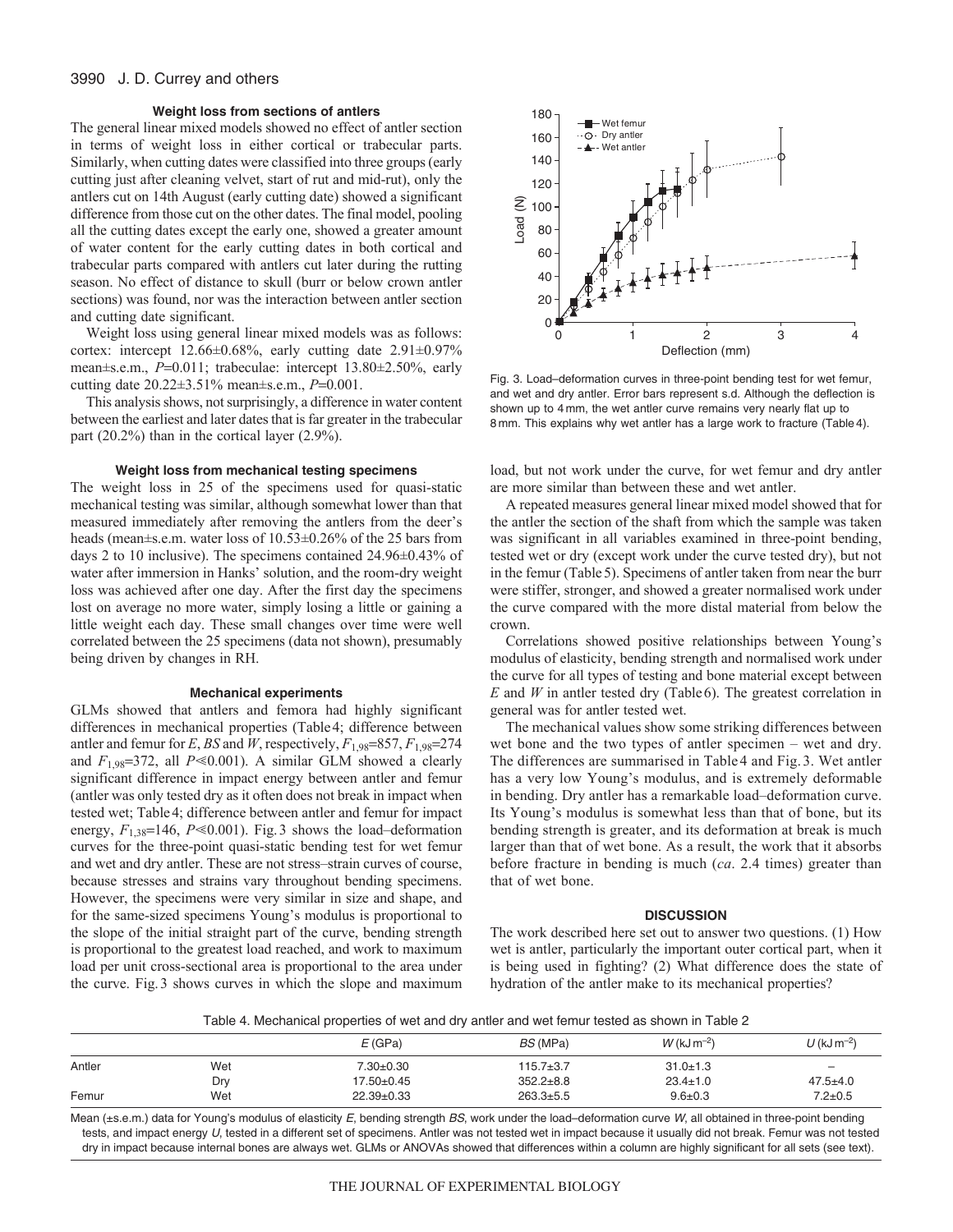Table 5. Repeated measures design for general linear mixed models testing the effect of region of shaft for antlers (antler burr or below top branching or palm) and femur (middle or upper part of shaft) on mechanical variables derived from 3-point bending tests

| Bone   | Hydration | Property  | $R^2$ a | AIC <sup>b</sup> | Intercept        | Section (burr) <sup>c</sup> |
|--------|-----------|-----------|---------|------------------|------------------|-----------------------------|
| Antler | Wet       | E         | 18.7%   | 84.7             | $6.43 \pm 0.49$  | $1.44 \pm 0.42**$           |
|        |           | <b>BS</b> | 24.8%   | 195.9            | $103.2 + 5.9$    | $20.4 \pm 4.8$ **           |
|        |           | W         | 16.6%   | 157.2            | $28.2 \pm 2.4$   | $5.2 \pm 2.5$ <sup>†</sup>  |
|        | Dry       | E         | 25.4%   | 107.0            | $16.22 \pm 0.67$ | $2.26 \pm 0.84*$            |
|        |           | <b>BS</b> | 12.6%   | 248              | $336 \pm 13$     | $30+16$ <sup>†</sup>        |
|        |           | W         | 2.5%    | 147              | $24.3 \pm 12.4$  | $\overline{\phantom{0}}$    |
| Femur  | Wet       | E         | 0.0%    | 219              | $22.34 \pm 0.48$ |                             |
|        |           | <b>BS</b> | 0.0%    | 474              | $263 + 9$        |                             |
|        |           | W         | 0.0%    | 107.0            | $9.45 \pm 0.45$  |                             |

Data for Intercept and Section are shown as mean±s.e.m.

aGeneral linear mixed models are based on maximum likelihood and not least squares. Therefore, they do not allow calculation of the variability explained or  $R^2$ . However, we have run the same final model shown here in a GLM to obtain a rough idea of  $R^2$  for comparison between models.

bAIC stands for Akaike information criterion. It serves for comparison between alternative models and is better the lower its value.

<sup>c</sup>The coefficient shows the increase in the mechanical property for the burr compared with the section in the top below the palm of the antler. In the case of femora, the comparison was between the mid-shaft and upper part of the femur.

We have determined that during the time of year when antlers are being used in earnest they are nearly as dry as they can get, given that they necessarily pick up moisture from the atmosphere, and possibly from vegetation. It may be that for a while there is still a functioning blood supply in the core of part of the antler but our studies show that antlers cut from the deer's head more than about a month after the velvet is gone lose little weight over several months when left lying in a laboratory. Nevertheless there is still a considerable amount of water in this room-dry tissue, as was shown by heating specimens at 70°C to drive off all the readily available water. This produced a loss of weight of 9–11%. Probably, once they had settled down, the antlers were responding by changes in their weight to environmental factors, presumably mainly the RH of the laboratory air. This indicates very strongly that by about the fourth week after being cut off, or sooner, the antlers had lost virtually all the weight that they were going to lose from an 'excess' of water inside the antler. The only set of antlers showing more than a 1% initial loss after being cut off was the first set, cut off in mid-to-late August, fairly soon after losing their velvet. This in turn suggests that there was a reasonable amount of water in the antlers when they lost their velvet, that this water was being lost during early August, and that after the antlers were cut off the process of water loss continued for up to about 4weeks. After this time they reach a stable hydration state suitable, in life, for their work as a weapon. Most of the extra water found in the first set of antlers initially weighed shortly after losing the velvet is from the unmineralised tissue remaining in the trabecular bone, but not in the cortical bone, which is overwhelmingly more mechanically important.

Table 6. Correlation coefficients between mechanical properties obtained in three-point bending tests

|           | Specimen   |    | Е           | BS |           |
|-----------|------------|----|-------------|----|-----------|
|           |            | Ν  | R           | N  | R         |
| <b>BS</b> | Wet femur  | 48 | $0.50***$   |    |           |
|           | Wet antler | 25 | $0.95***$   |    |           |
|           | Dry antler | 25 | $0.87***$   |    |           |
| W         | Wet femur  | 48 | $0.35*$     | 48 | $0.81***$ |
|           | Wet antler | 25 | $0.64***$   | 25 | $0.75***$ |
|           | Dry antler | 25 | $0.20$ n.s. | 25 | $0.61***$ |

P<0.05, \*\*\**P*<0.001; n.s., not significant.

These results indicate that, during the major part of the rutting season the antlers have in them little, if any, more water than could be explained by the antlers being in equilibrium with the atmosphere. This is shown particularly clearly by the second, third and fourth sets of antlers, which were cut off during the rutting season, and lost very little weight during the first 2weeks after being cut off. This makes it extremely unlikely that in life they had a functioning blood supply sufficient to make even the core of the antler wet.

The fact that when functioning the antlers are 'dry' is perhaps not surprising. What is surprising is how well suited mechanically the dry antler is to its function, which is to absorb the shocks of the original encounter during a fight, yet to have a reasonably high modulus of elasticity and static bending strength to keep the antler from bending too much, or breaking, in the pushing match that follows the first clash of antlers.

The mean Young's modulus of elasticity is, in our dry antler specimens, only 22% lower than that of wet bone specimens. However, the static bending strength of wet bone is 25% lower than that of dry antler. The architectural properties (second moment of area, etc.) are also, of course, of importance, but are not dealt with in this paper. The energy absorption of dry antlers in quasi-static bending is nearly 2.5 times greater than that of wet bone. In impact the difference is even more marked; the energy absorption of dry antler is on average 6.6 times greater than that of wet bone Of course, as we have shown, the material of the antler is necessarily roomdry when used. Were the antlers to be made of 'ordinary' bone, and exposed to the air, they would be dry, and the impact energy absorption of dry bone is only about half that of wet bone, and only 1/13 that of dry antler (Currey et al., 2009).

We found that the specimens taken from the more proximal part of the antler had a somewhat higher value of *E* and of *BS* than the specimens originating more distally. This agrees with the findings of Landete-Castillejos and colleagues (Landete-Castillejos et al., 2007b). The more distal antler is younger than the proximal part, and whether these mechanical differences are related merely to the maturation of the antler, or are adaptive in some way, we do not know.

Many years ago Rajaram and Ramanathan (Rajaram and Ramanathan, 1982) investigated the quasi-static tensile properties of wet and dry antler of *Axis axis* and wet bone. Although their values for tensile strength are perhaps rather low, their results insofar as they can be compared are broadly similar to ours, which were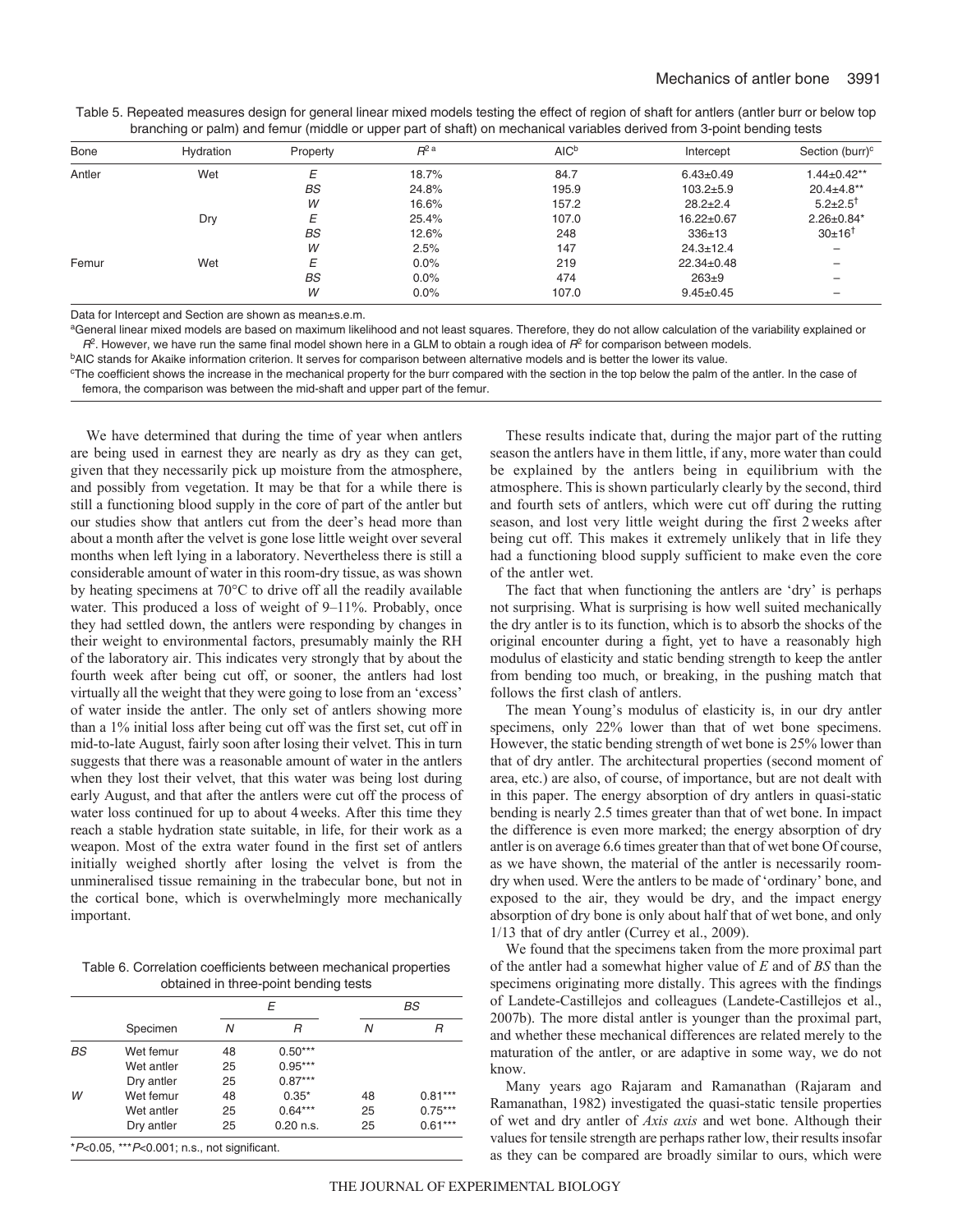|        |     |                   | E(GPa) | BS (MPa) | $W$ (kJ m <sup>-2</sup> ) | $U$ (kJ m <sup>-2</sup> ) |
|--------|-----|-------------------|--------|----------|---------------------------|---------------------------|
| Antler | Wet | This work         | 7.3    | 116      | 31.0                      |                           |
|        |     | Chen et al., 2009 | 7.0    | 145      | $\overline{\phantom{m}}$  |                           |
|        | Dry | This work         | 17.5   | 352      | 23.4                      | 47.5                      |
|        |     | Chen et al., 2009 | 7.6    | 197      |                           |                           |
| Femur  | Wet | This work         | 22.4   | 263      | 9.6                       | 7.2                       |
|        |     | Chen et al., 2009 | 26.1   | 238      | $\overline{\phantom{m}}$  | $\overline{\phantom{m}}$  |

Table 7. Comparison of the mechanical results of the present work and that of Chen and colleagues

Unlike Chen and colleagues, we did not test in compression, or at right angles to the long axis of the antler. They did not assess the work to fracture in quasistatic loading, or impact energy absorption.

measured in bending, of course. They found that the Young's modulus of elasticity of wet antler was about half that of dry antler, as did we, and that the work to fracture of wet antler was 3.6 times greater than that of wet bones; we found a value of 3.2 times, which is remarkably similar. They did not measure impact energy absorption.

The work of Chen and colleagues (Chen et al., 2009) is possibly more relevant to our mechanical work. They tested one cast antler of *Cervus elaphus canadensis* and a number of specimens of femoral bone, taken from 18 month old bovines, and, like us, measured bending properties, both wet and dry. They also tested short bone specimens in compression. They tested the antlers and the bones oriented both longitudinally and transversely. We did not test transversely, or in compression. We do not consider further those of their tests that were not similar to ours. The values obtained by us and by Chen and collegeagues (Chen et al., 2009) are shown in Table7.

There are marked differences. The Young's modulus of wet bone from cows and wet bone from deer are similar. However, Chen and coworkers (Chen et al., 2009) found that their dry antler specimens were little stiffer than their wet antler specimens. We found a considerable difference, with the dry antler specimens being much stiffer (17.5GPa *vs* 7.3GPa). Even more marked were the values for bending strength. Although our values and those of Chen and colleagues for wet bone are fairly similar, they found that the dry bending strength of their antlers was only 35% greater than the wet bending strength, whereas we found a threefold difference. We are at a loss to account for these differences. Chen and colleagues did not test for energy-absorbing capacity; we found that dry antler absorbed 2.5 times more energy in quasi-static loading and 6.5 times more energy in impact than wet femur.

The mechanical properties of all bony materials depend mainly on the mineral content; the higher the mineral content the stiffer and more brittle (less tough) the bone (Currey, 2004). Furthermore, drying the bone has effects in the same direction as increasing mineral content; that is, decreasing the amount of plasticising water, so making the tissue stiffer but less tough. The mineral content of antler, at approximately 60% (Ullrey, 1982; Landete-Castillejos et al., 2007a; Estevez et al., 2008), is such that, when dry, it has a somewhat lower modulus of elasticity than wet bone, though probably it is stiff enough for the pushing match. On the other hand it is much tougher than wet bone. In fact, raising the mineral content of antlers to that of bone would produce a disastrous reduction in impact energy: unpublished results from our group show that a 27% reduction in impact energy and a 10% reduction in work to fracture raises the proportion of seriously damaged antlers (more than two tines broken) from 25% to 55%, and breakage in the main beam from 9% to 33%.

We do not know the optimum mechanical properties of the antler. However, it seems likely to us that it could be advantageous for the antlers to be a little damper than they are. That is, they could be a little less stiff and absorb more energy in impact. In this respect it is interesting that after the velvet is shed the deer tend to rub their antlers in shrubs of Crimson rock rose (*Cistus ladanifer*; Yolanda Fierro, personal observation). This shrub has a sticky liquid covering, and it is possible that this, when transferred to the surface of the antler and dried in the heat, forms a coating that reduces the speed with which water is lost from the surface.

However, fully wet antler would not be a good material for use in fighting because it has such a low modulus of elasticity, which would allow the antler to be distorted by bending in the pushing match that follows the original clash. Also, though probably less important, its quasi-static bending strength (116MPa) is quite low. Although wet antler has a large work to fracture and a very high impact strength, it achieves these properties, adaptive as they may be in themselves, by extreme distortion after yielding at a low stress. It seems that dry antler material has the best of both worlds; it has a reasonably high Young's modulus of elasticity, a high quasi-static bending strength and a high work to fracture and impact energy absorption. It achieves these last two properties without distorting very much.

#### **REFERENCES**

- **ASAB** (2008). Guidelines for the treatment of animals in behavioural research and teaching. Anim. Behav. **75**, II-XII.
- Blob, R. W. and Snelgrove, J. M. (2006). Antler stiffness in moose (Alces alces): correlated evolution of bone function and material properties? J. Morphol. **267**, 1075- 1086.
- **Brelurut, A., Pingard, A. and Thériez, M.** (1990). Le Cerf Et Son Élevage. Paris: INRA.
- **Brockstedt-Rasmusson, H., Sørensen, P. L., Ewald, H. and Melsen, F.** (1987). The rhythmic relation between antler and bone porosity in Danish deer. Bone **8**, 19-22.
- **Chen, P. Y., Stokes, A. G. and McKittrick, J.** (2009). Comparison of the structure and mechanical properties of bovine femur bone and antler of the North American
- elk (Cervus elaphus canadensis). Acta Biomat. **5**, 693-706.
- **Clutton-Brock, T. H.** (1982). The functions of antlers. Behaviour **79**, 108-125.
- **Clutton-Brock, T. H., Albon, S. D., Gibson, R. M. and Guinness, F. E.** (1979). The logical stag: adaptive aspects of fighting in red deer (Cervus elaphus L.). Anim. Behav. **27**, 211-215.
- **Clutton-Brock, T. H., Albon, S. D. and Guinness, F. E.** (1988). Reproductive success in male and female red deer. In Reproductive Success (ed. T. H. Clutton-Brock), pp. 325-343. Chicago: University of Chicago Press.
- **Currey, J. D.** (1979a). Mechanical properties of bone with greatly differing functions. J. Biomech. **12**, 13-19.
- **Currey, J. D.** (1979b). Changes in the impact energy absorption of bone with age. J. Biomech. **12**, 459-469.
- **Currey, J. D.** (2002). Bones: Structure And Mechanics. Princeton: Princeton University **Press**
- **Currey, J. D.** (2004). Incompatible mechanical properties in compact bone. J. Theor. Biol. **231**, 569-580.
- **Currey, J. D., Landete-Castillejos, T., Estevez. J. A., Olguin, A. C., Garcia, A. J. and Gallego, L.** (2009). The Young's modulus and impact energy absorption of wet and dry deer cortical bone. Open Bone J. **1**, 38-45.
- **Davison, K. S., Siminoski, K., Adachi, J. D., Hanley, D. A., Goltzman, D., Hodsman, A. B., Josse, R., Kaiser, S., Olszynski, W. P., Papaioannou, A., Ste-Marie, L. G., Kendler, D. L., Tenenhouse, A. and Brown, J. P.** (2006). Bone strength: the whole is greater than the sum of its parts. Semin. Arthritis Rheum. **36**, 22-31.
- **Estevez, J. A., Landete-Castillejos, T., Garcia, A., Ceacero, F. and Gallego, L.** (2008). Maintenance regime and bone structural effects in composition and radioopacity of Iberian red deer antlers (Cervus elaphus hispanicus). Eur. J. Wildlife Res. **54**, 215-223.